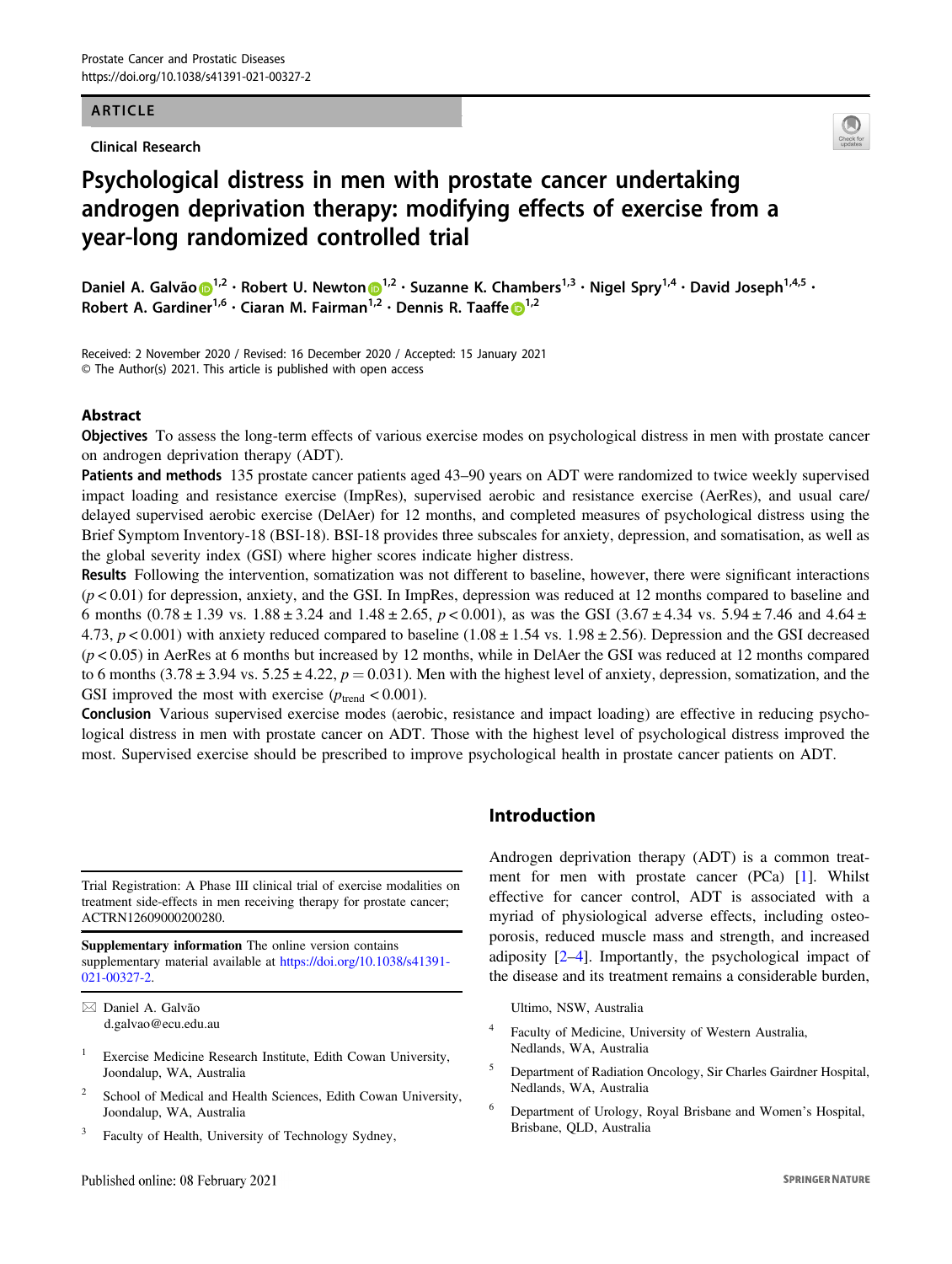with numerous reports documenting significant psychological distress in men with PCa undergoing ADT [\[3](#page-7-0)–[6](#page-7-0)]. Moreover, emerging evidence indicates that ADT may be associated with greater psychological distress compared to other PCa treatments. For example, ADT has been associated with a threefold greater risk of depression compared to radiation alone in men treated for recurrent PCa [[6\]](#page-7-0). In addition, longer ADT duration has been associated with an increased risk of depression and inpatient and outpatient psychiatric treatments in men with localized PCa [\[7](#page-7-0)]. The impact of psychological distress in men with PCa, particularly when not addressed, can result in compromised quality of life [\[5](#page-7-0), [8](#page-7-0)]. Importantly, men with PCa and with depressive disorders are less likely to undergo definitive therapy and are at increased risk of suicide [[9](#page-7-0)–[11\]](#page-7-0). Consequently, the management of psychological distress in patients with PCa should be an important clinical objective in efforts to improve quality of life and clinical outcomes [\[12](#page-7-0), [13](#page-7-0)].

We have previously observed that physically inactive men with PCa experience higher global distress and anxiety than those who were physically active [\[14](#page-7-0)]. In non-PCa populations, exercise has been shown to have a significant antidepressant effect in people with depression [\[15](#page-7-0)], and in those with other chronic conditions [[16\]](#page-7-0). Recently, exercise interventions that included specifically resistance-based exercise have been shown to reduce depressive symptoms in adults [\[17](#page-8-0)]. Nevertheless, in our previous systematic review on interventions to improve PCa survivorship, we reported that there were insufficient data available to determine the effects of exercise on depression or anxiety outcomes [[18\]](#page-8-0). Similarly, others have only reported initial positive trends for the effect of exercise on anxiety and depression in men with PCa with few studies available [\[19](#page-8-0)]. Therefore, despite increasing evidence in other clinical populations, there is limited research examining the impact of exercise and different modes of exercise on psychological distress in men with PCa. In this report, we examined the effects of various exercise modes on psychological distress in men with PCa on ADT who undertook a yearlong randomized controlled trial. We hypothesized that a year-long intervention of different exercise modes would result in reduced psychological distress and improved physical function in men with PCa on ADT.

# Patients and methods

Two hundred and ninety-three patients with PCa were screened for participation from 2009 to September 2012 in Perth, Western Australia and Brisbane, Queensland and their progress through the study has been previously described [\[20](#page-8-0)]. In brief, 130 patients were excluded for various reasons which included: declined to participate, too

far to travel, ineligible, and unable to obtain physician consent resulting in 163 patients entering the study. The Brief Symptom Inventory-18 (BSI-18) to assess psychological distress was included after recruitment commenced and was administered to 135 patients and this forms the basis for this report. Inclusion criteria included: histologically documented PCa, a minimum exposure to ADT of 2 months, without prostate specific antigen (PSA) evidence of disease activity, and anticipated to remain hypogonadal for the subsequent 12 months. Regarding without PSA evidence of disease activity, this was operationalized in two ways by the study clinicians (NS, DJ). For those who recently initiated ADT, PSA needed to fall significantly and anticipated to remain low for the next year, while for those with established disease, low PSA had to remain low and stable with no indication of relapse in the next year. Exclusion criteria included: bone metastases, musculoskeletal, cardiovascular, or neurological disorders that could inhibit them from exercising as determined by their physician, inability to walk 400 m or undertake exercise, and resistance training performed in the previous 3 months. All participants obtained medical clearance from their physician. The study was approved by the University Human Research Ethics Committee and all participants provided written informed consent.

### Study design

This was a three-armed RCT with the primary endpoints being bone mineral density and cardiovascular capacity which we have reported previously  $[21, 22]$  $[21, 22]$  $[21, 22]$  $[21, 22]$ , and secondary endpoints including self-reported patient outcomes and physical function. Of the secondary outcomes, we have reported on fatigue [\[20](#page-8-0)]. As previously reported [\[20](#page-8-0)–[22\]](#page-8-0), potential participants were identified by their treating urologist/oncologist and referred to the study coordinator. Following a familiarization session and baseline assessment, the 135 participants in this report were randomly allocated to either: impact loading + resistance training (ImpRes,  $n = 49$ ), aerobic + resistance training (AerRes,  $n = 50$ ), or to usual care/delayed exercise (DelAer,  $n = 36$ ) stratified according to time on ADT ( $\lt$  or  $\geq 6$  months). During the initial 6-month period 12 patients in ImpRes and 6 in AerRes discontinued the intervention, and 9 in DelAer were lost to follow-up. During the second 6-month period, three, ten, and three patients from ImpRes, AerRes, and DelAer, respectively, ceased participation. The main reasons for discontinuing were no longer interested in participating, poor health, injury, and moved away or no longer contactable.

## Exercise program

The exercise program has been previously described in detail [[20,](#page-8-0) [21,](#page-8-0) [23\]](#page-8-0). In brief, ImpRes underwent 12 months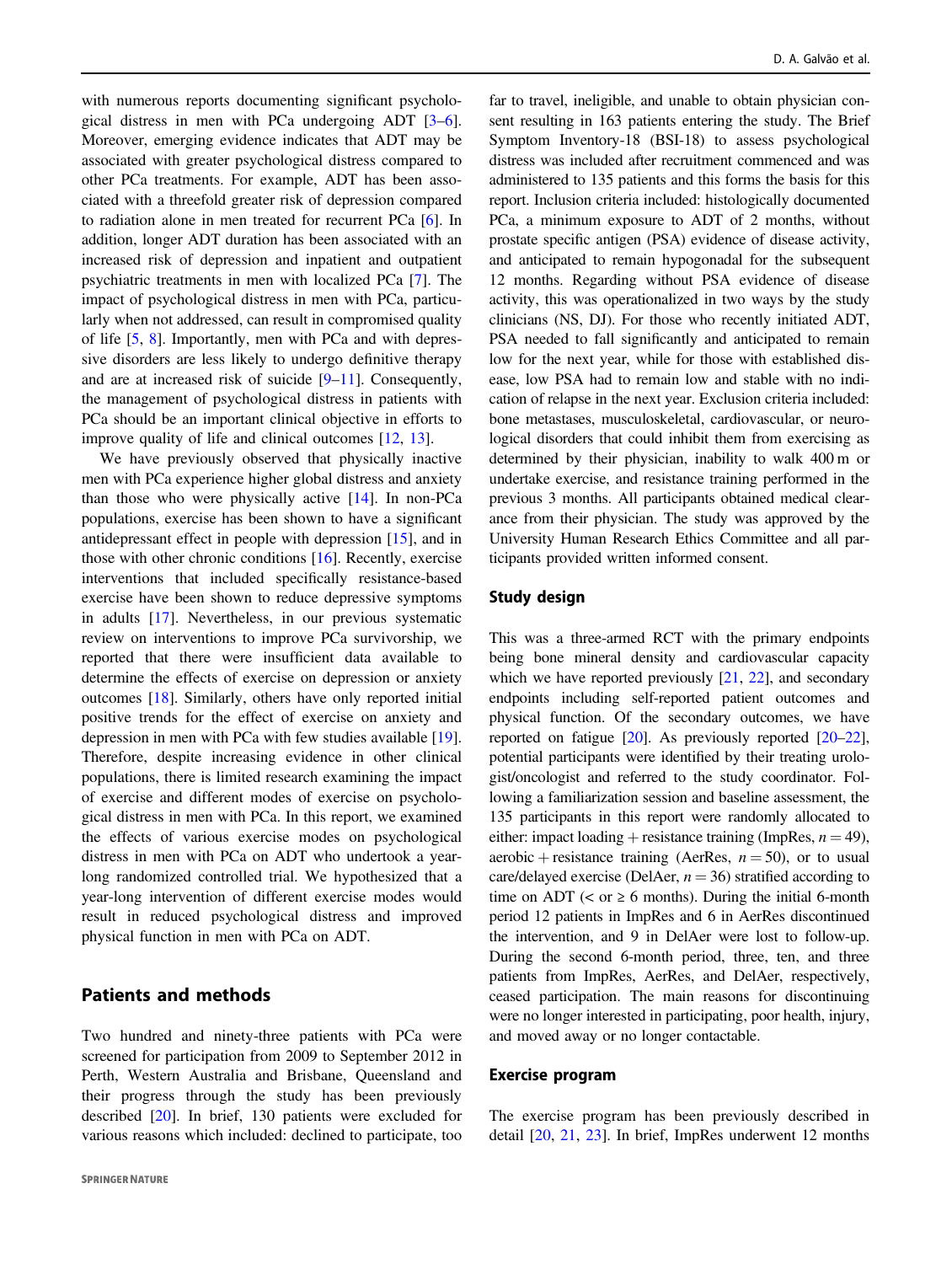of supervised exercise twice weekly in University-affiliated exercise clinics. The impact-loading component to target bone consisted of a series of bounding, skipping, drop jumping, hopping, and leaping activities that were progressive in nature. Resistance training consisted of six principal exercises as well as supplementary exercises that targeted the major upper and lower body muscle groups with 2–4 sets of each exercise performed at an intensity of 6–12 RM (maximal weight that can be lifted 6–12 times). In addition, the ImpRes group undertook training at home 2 days/week that consisted of skipping, hopping, leaping, and drop jumping. The AerRes group underwent supervised exercise in the clinic twice weekly for the initial 6 months consisting of 20–30 min of aerobic-based exercise such as walking/jogging and cycling or rowing on stationary ergometers at 60–85% of estimated maximal heart rate (HR), and the same resistance exercise program undertaken by ImpRes. In addition, participants were encouraged to undertake home-based aerobic activity such as walking/ cycling with the goal to accumulate 150 min/week of aerobic-based activity. During the second 6-month period, patients were provided with a home-based maintenance program which required 150 min/week of aerobic activity and resistance exercise using body weight and elastic bands. The DelAer group were provided with a printed booklet with information about exercise for the initial 6 months, followed by 6 months of twice weekly exercise on a cycle ergometer at an intensity of ~70% HR max for up to 30–40 min and flexibility exercises in the clinic under supervision. All supervised exercise sessions for ImpRes, AerRes, and DelAer were undertaken with the guidance of an Accredited Exercise Physiologist and included small groups of up to ten participants. During the 12-month study period, all participants were asked to maintain customary physical activity and dietary patterns.

# Psychological distress

Psychological distress was assessed using the BSI-18 which comprises three subscales of anxiety, depression, and somatization, as well as a global severity index (GSI) which is the sum of the three subscales. A 5-point Likert scale is utilized for each of the 18 items from 0 indicating not at all to 4 indicating always with the timespan relating to the past 7 days. Each subscale ranges from 0 to 24 with the GSI ranging from 0 to 72. For clinical case finding, raw scores were converted to gender-specific T-scores (with a mean of 50 and a standard deviation of 10) with the following caserules applied: (1) Standard case-rule, a GSI  $\geq 63$  or at least two of the sub-scales with a T-score  $\geq 63$  [\[24](#page-8-0)]; (2) Zabora case-rule, a GSI T-score  $\geq 57$  [[25\]](#page-8-0); and (3) Recklitis case-rule, if the GSI ≥ 50 [\[26](#page-8-0)]. The BSI-18 is a reliable

instrument for the assessment of psychological distress [\[27](#page-8-0)] where higher scores on the subscales and the GSI indicate higher distress [[28\]](#page-8-0).

# Other measures

Height and weight were assessed using a stadiometer and electronic scales, respectively, with body fat percentage determined by dual-energy X-ray absorptiometry (DXA, Hologic Discovery A, Waltham, MA, USA). Muscle strength was determined for the chest press, leg press, seated row, and leg extension using the one-repetition maximum (1-RM) and reported as average strength, the 400-m walk was used as a measure of aerobic capacity, the 6-m backwards walk as a measure of dynamic balance, and the repeated chair rise to standing (five times) for lower body muscle function [[29\]](#page-8-0). Testosterone and PSA were measured commercially by an accredited Australian National Association of Testing Authorities laboratory (Pathwest Diagnostics, Perth, Western Australia).

### Statistical analyses

Data were analyzed using IBM SPSS Version 24. Normality of distribution was assessed using the Kolmogorov–Smirnov test. Differences among groups at baseline were assessed using one-way analysis of variance (ANOVA) or the Kruskall–Wallis test, as appropriate, for continuous data and chi-square for categorical data. Changes over the 12-month study period were assessed using a two-way (group × time) repeated measures ANOVA. Follow-up tests were performed if the interaction or main effect for time was significant. Where appropriate the Bonferroni post-hoc procedure for multiple comparisons was used to locate the source of significant differences. Data not normally distributed were log transformed (ln) for analysis with  $\ln(x+2)$  used for the BSI subscales and global scale as scores included zero. To examine change in psychological distress following supervised exercise (ImpRes, baseline to 12 months; AerRes, baseline to 6 months; and DelAer, 6 months to 12 months), trend analysis was performed using linear regression and entering tertiles of anxiety, depression, somatization, and the GSI as an ordinal variable. The Mann–Whitney U test was used to examine magnitude of change following supervised exercise between clinical cases and non-cases according to the Zabora case rule and Recklitis case rule for anxiety, depression, somatization, and the GSI. Intention-to-treat was utilized for analyses using maximum likelihood imputation of missing values (expectation maximization). Tests were two-tailed with statistical significance set at an alpha level of 0.05.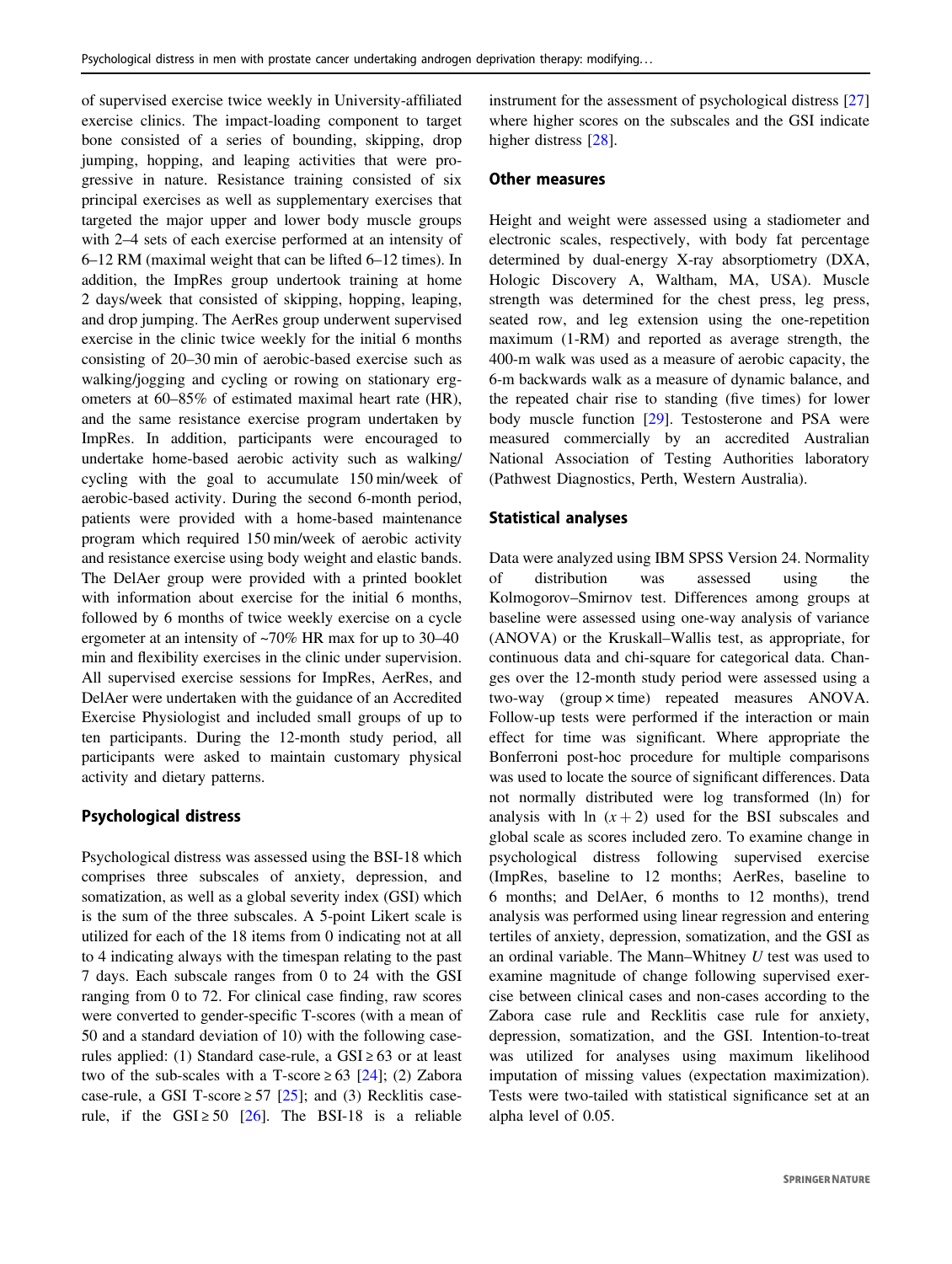| Table 1 Participant<br>characteristics. |                                  | ImpRes<br>$(n = 49)$ | AerRes<br>$(n = 50)$ | DelAer<br>$(n = 36)$ | $p$ value |
|-----------------------------------------|----------------------------------|----------------------|----------------------|----------------------|-----------|
|                                         | Age, yr (SD)                     | $68.7 \pm 9.3$       | $69.1 \pm 9.6$       | $69.7 \pm 8.4$       | 0.869     |
|                                         | Height, cm (SD)                  | $173.5 \pm 5.8$      | $173.1 \pm 6.7$      | $171.9 \pm 5.4$      | 0.467     |
|                                         | Weight, kg (SD)                  | $84.5 \pm 11.5$      | $85.0 \pm 16.0$      | $87.6 \pm 14.4$      | 0.565     |
|                                         | Body fat, $\%$ (SD)              | $27.7 \pm 4.8$       | $27.5 \pm 6.1$       | $29.1 \pm 4.5$       | 0.350     |
|                                         | Employed, $N(\%)$                | 22(38.6)             | 17(31.5)             | 19(38.8)             | 0.571     |
|                                         | Married, $N$ (%)                 | 44 (77.2)            | 42 (77.8)            | 43 (87.8)            | 0.720     |
|                                         | Current smoker, $N$ (%)          | 3(5.3)               | 3(5.6)               | 3(6.1)               | 0.822     |
|                                         | Gleason score <sup>a</sup>       | $7.0(7.0-8.3)$       | $8.0(7.0-9.0)$       | $7.0(7.0-8.3)$       | 0.411     |
|                                         | ADT time, months $a$             | $3.0(2.0-4.5)$       | $3.0(2.0-4.3)$       | $3.0(2.0-4.0)$       | 0.624     |
|                                         | PSA, $ng/mLa$                    | $0.4(0.1-1.2)$       | $0.2(0.0-1.0)$       | $0.4(0.0-1.0)$       | 0.599     |
|                                         | Testosterone, pg/mL <sup>a</sup> | $0.0(0.0-1.3)$       | $0.8(0.0-1.1)$       | $0.5(0.0-0.9)$       | 0.973     |
|                                         | Other Conditions, $N(\%)$        |                      |                      |                      |           |
|                                         | Cardiovascular disease           | 3(6.1)               | 3(6.0)               | 2(5.6)               | 0.994     |
|                                         | Hypertension                     | 17(34.7)             | 15(30.0)             | 19(52.8)             | 0.085     |
|                                         | Dyslipidemia                     | 9(18.4)              | 13(26.0)             | 9(25.0)              | 0.626     |
|                                         | Diabetes                         | 3(6.1)               | 7(14.0)              | 7(19.4)              | 0.175     |

ImpRes impact plus resistance exercise; AerRes aerobic plus resistance exercise; DelAer delayed followed by aerobic exercise; SD standard deviation; PSA prostate specific antigen.

<sup>a</sup>Median and interquartile range (IQR); missing vales: employed  $n = 5$ , married  $n = 5$ , smoker  $n = 3$ , PSA  $n = 5$ , testosterone  $n = 6$ , Gleason score  $n = 14$ .

# Results

There were no differences among groups at baseline for any demographic or clinical characteristic (Table 1). Men were aged 43–90 years with a body fat 12.9–45.1%, were mostly married, not currently employed, and non-smokers. The exercise program had the desired effect resulting in a progressive improvement in muscle strength over the 12-month period in ImpRes  $(p < 0.001)$  and in the first 6 months in AerRes  $(p < 0.001)$  which was then maintained at 12 months (Table [2\)](#page-4-0). Similarly, there were progressive improvements in the 6-m backwards walk ( $p < 0.001$ ) and chair rise ability ( $p < 0.001$ ) over 12 months in ImpRes with the 400-m walk time ( $p = 0.005$ ) improving by 12 months, whereas in AerRes the improvement in 400-m walk ( $p$  < 0.001) and chair rise  $(p < 0.001)$  occurred by 6 months and was then maintained during the 6-month home-based period. For DelAer, the improvements  $(p < 0.01)$  were mostly observed after the second 6-month period following exercise. As previously reported, there were no adverse events directly related to the exercise programs undertaken [[20\]](#page-8-0).

#### Psychological distress

At baseline there were no differences among groups for the three subscales anxiety, depression, and somatization, or the GSI ( $p = 0.132 - 0.694$ ). There was no change in somatization over the study period, however, there were significant interactions for depression ( $p < 0.001$ ), anxiety ( $p = 0.002$ ), and GSI  $(p < 0.001)$  (Table [3](#page-4-0)). In ImpRes, depressive symptoms and the GSI were reduced at 12 months compared to baseline and 6 months, while anxiety was also reduced at 12 months compared to baseline. For those in the AerRes group, depressive symptoms and the GSI tended to decline following supervised exercise but then increased following the non-supervised home-based period such that depressive symptoms at 12 months were greater than at baseline and 6 months and the GSI was also higher at 12 months than 6 months. A similar pattern was also evident for anxiety which tended to be reduced following supervised exercise but then increased following the nonsupervised period such that anxiety symptoms were greater at 12 than 6 months in AerRes. For those in DelAer, there was no significant change in any subscale while the GSI was reduced at 12 months following exercise compared to 6 months. However, it should be noted that although scores in the three subscales and the GSI did not significantly change following the usual care period they were all higher than at baseline.

When anxiety, depression, somatization, and the GSI were examined by tertiles, there was a significant trend  $(p_{\text{trend}} < 0.001)$  for those in the highest tertile of each subscale and the GSI prior to the initiation of exercise (i.e., higher distress) to derive the most benefit following supervised exercise, that is, have a reduction in psychological distress (Fig. [1\)](#page-5-0).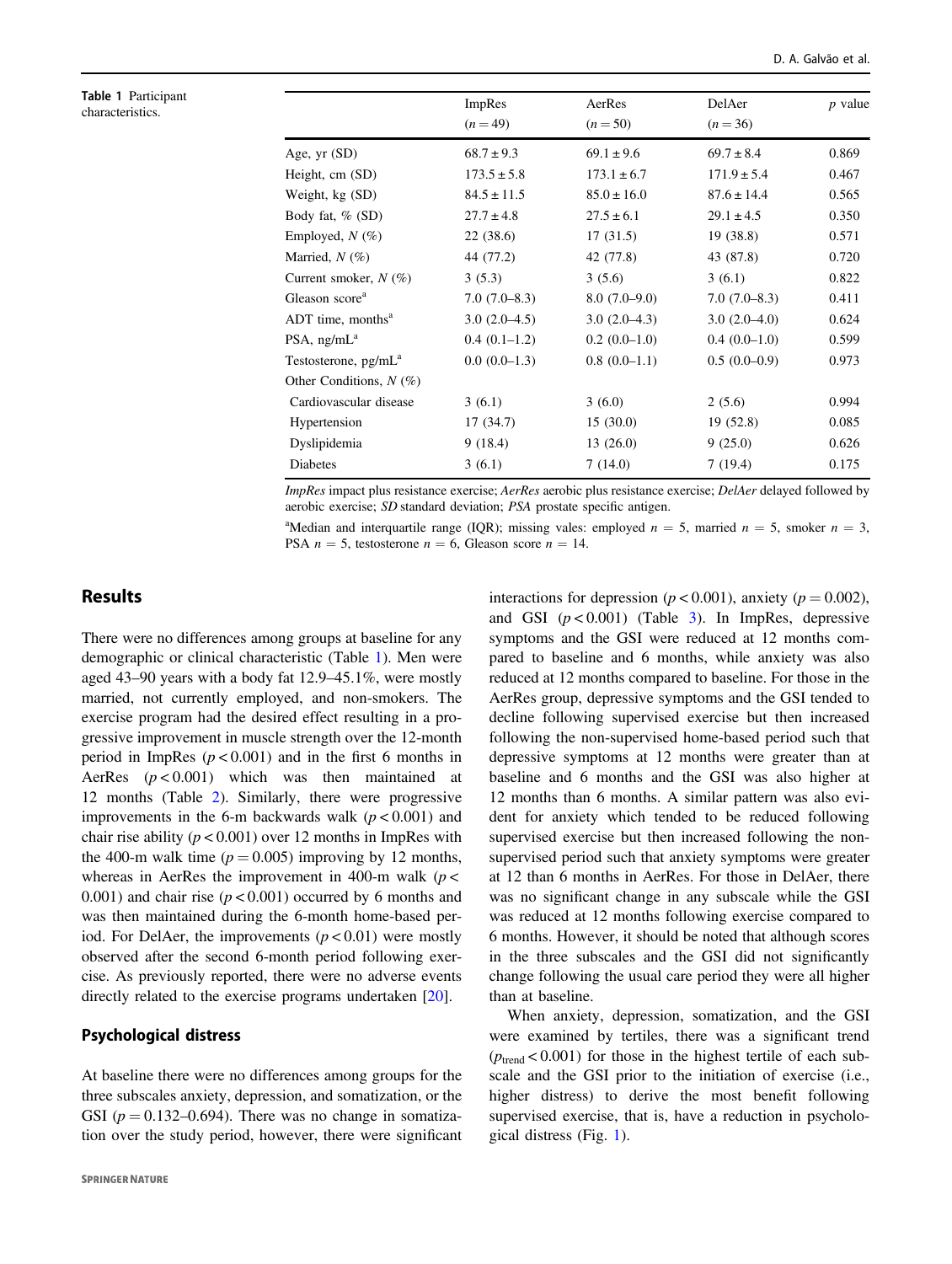<span id="page-4-0"></span>Psychological distress in men with prostate cancer undertaking androgen deprivation therapy: modifying. . .

Table 2 Physical performance measures at baseline, 6 and 12 months.

| Baseline (0)                        | 6 months         | 12 months                    | $P$ value           |         |                         |
|-------------------------------------|------------------|------------------------------|---------------------|---------|-------------------------|
|                                     |                  |                              | $Group \times Time$ | Time    | Comparison <sup>a</sup> |
|                                     |                  |                              |                     |         |                         |
| $70.5 \pm 21.2$                     | $81.6 \pm 22.0$  | $86.9 \pm 22.0$              | < 0.001             | < 0.001 | 0 < 6 < 12              |
| $71.2 \pm 22.2$                     | $82.6 \pm 23.3$  | $81.1 \pm 22.8$              |                     |         | 0 < 6, 12               |
| $70.8 \pm 26.1$                     | $71.5 \pm 23.7$  | $77.4 \pm 27.0$              |                     |         | 0, 6 < 12               |
| 400-m walk $(s)^b$                  |                  |                              |                     |         |                         |
| $274.6 \pm 58.1$                    | $263.1 \pm 49.1$ | $259.4 \pm 49.8$             | 0.505               | < 0.001 | 0 > 12                  |
| $270.1 \pm 52.6$                    | $255.1 \pm 42.8$ | $256.9 \pm 49.2$             |                     |         | 0 > 6, 12               |
| $277.1 \pm 47.8$                    | $270.0 \pm 45.5$ | $267.9 \pm 46.0$             |                     |         | 0 > 12                  |
| 6-m backwards walk (s) <sup>b</sup> |                  |                              |                     |         |                         |
| $19.3 \pm 8.5$                      | $16.7 \pm 6.4$   | $15.8 \pm 6.8$               | 0.173               | < 0.001 | 0 > 6 > 12              |
| $19.0 \pm 7.2$                      | $17.1 \pm 6.0$   | $16.0 \pm 6.1$               |                     |         | 0 > 6 > 12              |
| $19.0 \pm 7.3$                      | $18.6 \pm 8.7$   | $18.1 \pm 9.7$               |                     |         |                         |
| Chair rise $(s)^b$                  |                  |                              |                     |         |                         |
| $13.3 \pm 4.3$                      | $11.9 \pm 3.9$   | $10.9 \pm 2.8$               | 0.005               | < 0.001 | 0 > 6 > 12              |
| $12.8 \pm 2.8$                      | $11.8 \pm 2.6$   | $11.6 \pm 2.2$               |                     |         | 0 > 6, 12               |
| $14.4 \pm 3.9$                      | $13.3 \pm 2.8$   | $11.6 \pm 1.9$               |                     |         | 0 > 6 > 12              |
|                                     |                  | Average muscle strength (kg) |                     |         |                         |

Values are the mean ± SD.

ImpRes impact plus resistance exercise; AerRes aerobic plus resistance exercise; DelAer delayed followed by aerobic exercise.

<sup>a</sup>Within-group multiple comparisons for baseline (0), 6, and 12 months, with a Bonferroni-corrected  $p < 0.05$ . <sup>b</sup>Statistical analysis based on log transformed data.

Table 3 Psychological distress based on BSI-18 at baseline, 6, and 12 months.

|                       | Baseline (0)    | 6 months        | 12 months       | $P$ value           |       |                         |
|-----------------------|-----------------|-----------------|-----------------|---------------------|-------|-------------------------|
|                       |                 |                 |                 | $Group \times Time$ | Time  | Comparison <sup>a</sup> |
| Anxiety               |                 |                 |                 |                     |       |                         |
| ImpRes                | $1.98 \pm 2.56$ | $1.27 \pm 1.38$ | $1.08 \pm 1.54$ | 0.002               | 0.098 | 0 > 12                  |
| AerRes                | $1.30 \pm 1.97$ | $0.91 \pm 1.45$ | $1.38 \pm 1.77$ |                     |       | 6 < 12                  |
| DelAer                | $1.36 \pm 2.46$ | $1.41 \pm 1.74$ | $1.18 \pm 1.80$ |                     |       |                         |
| Depression            |                 |                 |                 |                     |       |                         |
| ImpRes                | $1.88 \pm 3.24$ | $1.48 \pm 2.65$ | $0.78 \pm 1.39$ | < 0.001             | 0.623 | 0, 6 > 12               |
| AerRes                | $1.46 \pm 3.57$ | $1.08 \pm 1.76$ | $1.70 \pm 2.11$ |                     |       | 0, 6 < 12               |
| DelAer                | $1.33 \pm 1.71$ | $1.45 \pm 1.82$ | $1.01 \pm 1.24$ |                     |       |                         |
| Somatization          |                 |                 |                 |                     |       |                         |
| ImpRes                | $2.08 \pm 2.92$ | $1.89 \pm 1.88$ | $1.82 \pm 2.00$ | 0.148               | 0.241 |                         |
| AerRes                | $1.58 \pm 2.02$ | $1.30 \pm 1.54$ | $1.46 \pm 1.76$ |                     |       |                         |
| DelAer                | $1.97 \pm 2.38$ | $2.34 \pm 2.21$ | $1.63 \pm 1.89$ |                     |       |                         |
| Global Severity Index |                 |                 |                 |                     |       |                         |
| ImpRes                | $5.94 \pm 7.46$ | $4.64 \pm 4.73$ | $3.67 \pm 4.34$ | < 0.001             | 0.074 | 0, 6 > 12               |
| AerRes                | $4.34 \pm 6.46$ | $3.29 \pm 4.19$ | $4.49 \pm 5.05$ |                     |       | 6 < 12                  |
| DelAer                | $4.67 \pm 5.50$ | $5.25 \pm 4.22$ | $3.78 \pm 3.94$ |                     |       | 6 > 12                  |

Values are the mean ± SD.

ImpRes impact plus resistance exercise, AerRes aerobic plus resistance exercise, DelAer delayed followed by aerobic exercise.

<sup>a</sup>Within-group multiple comparisons for baseline (0), 6, and 12 months, with a Bonferroni-corrected  $p <$ 0.05; Statistical analysis based on log transformed data.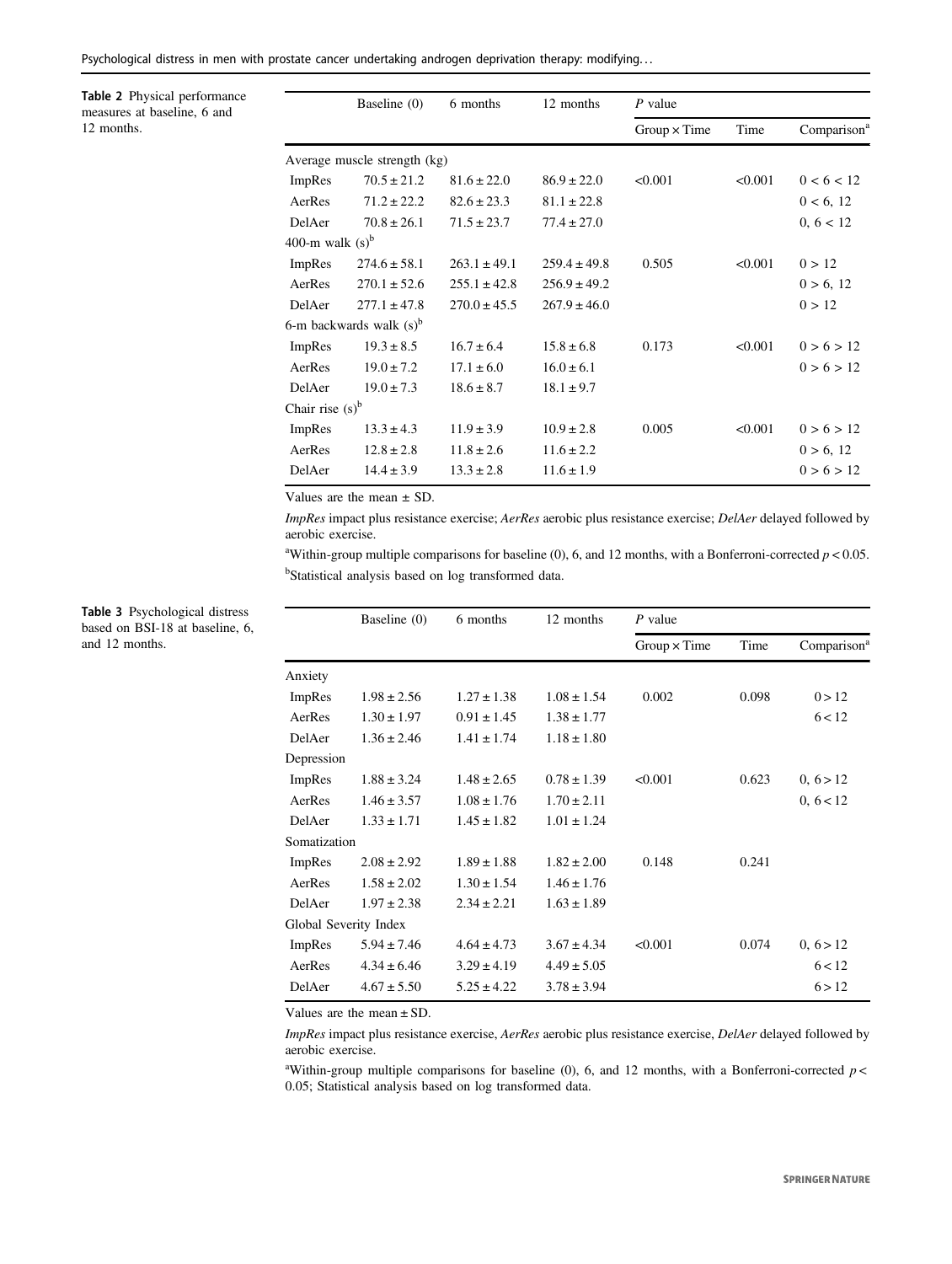<span id="page-5-0"></span>

Fig. 1 Change in anxiety (A), depression (B), somatization (C), and the global severity index (GSI, D) following supervised exercise (ImpRes from baseline to 12 months, AerRes from baseline to

When T-scores were calculated, the mean scores at baseline were within the normal range (anxiety mean of 46.0 and  $SD = 7.4$ , depression mean of 46.5 and  $SD = 7.6$ , somatization mean of 49.2 and  $SD = 7.7$ , and GSI mean of 47.5 and  $SD = 8.2$ ). The number of cases of clinical distress based on the Standard, Zabora and Recklitis case rules at baseline, 6 and 12 months, for ImpRes, AerRes and DelAer are shown in Table 4. With the different criteria the number of cases varied with most cases identified using the Recklitis case-rule which has the lowest GSI cut-off value. For all three case rules, the number of cases were less at 6 months following exercise in ImpRes and AerRes with further reduced cases in ImpRes at 12 months when the Zabora and Recklitis case rules were applied. Conversely, the number of cases were higher at 12 months in AerRes following the non-supervised 6-month exercise period, while the number of cases of distress were reduced in DelAer following supervised training from 6 to 12 months. Based on the Zabora and Recklitis case finding rules, those classed as clinically distressed responded significantly better to supervised exercise than non-cases (Supplementary Table).

6 months, and DelAer from 6 months to 12 months). Tertile 1 (T1) lowest symptoms to tertile 3 (T3) highest symptoms. P-value for trend analysis.

Table 4 Case finding for clinical distress at baseline, 6 and 12 months.

|                                  | <b>Baseline</b> |          | 6 months |          | 12 months      |          |
|----------------------------------|-----------------|----------|----------|----------|----------------|----------|
|                                  | Case            | Non-case | Case     | Non-case | Case           | Non-case |
| Standard Case Rule <sup>a</sup>  |                 |          |          |          |                |          |
| ImpRes                           | 2               | 47       | 1        | 48       | 1              | 48       |
| AerRes                           | 3               | 47       | 1        | 49       | 2              | 48       |
| DelAer                           | 1               | 35       | 0        | 36       | 0              | 36       |
| Zabora Case Rule <sup>b</sup>    |                 |          |          |          |                |          |
| ImpRes                           | 7               | 42       | 4        | 45       | 3              | 46       |
| AerRes                           | 6               | 44       | 5        | 45       | 7              | 43       |
| DelAer                           | 4               | 32       | 5        | 31       | $\overline{c}$ | 34       |
| Recklitis Case Rule <sup>c</sup> |                 |          |          |          |                |          |
| ImpRes                           | 23              | 26       | 20       | 29       | 17             | 32       |
| AerRes                           | 14              | 36       | 10       | 40       | 15             | 35       |
| DelAer                           | 15              | 21       | 16       | 20       | 13             | 23       |

ImpRes impact plus resistance exercise; AerRes aerobic plus resistance exercise; DelAer delayed followed by aerobic exercise.

<sup>a</sup>Standard BSI-18 case rule, a global severity index (GSI)  $\geq 63$  or at least 2 of the sub-scales with a T-score  $\geq 63$ .

b Zabora case rule, a GSI T-score ≥ 57.

c Recklitis case rule, a GSI ≥ 50.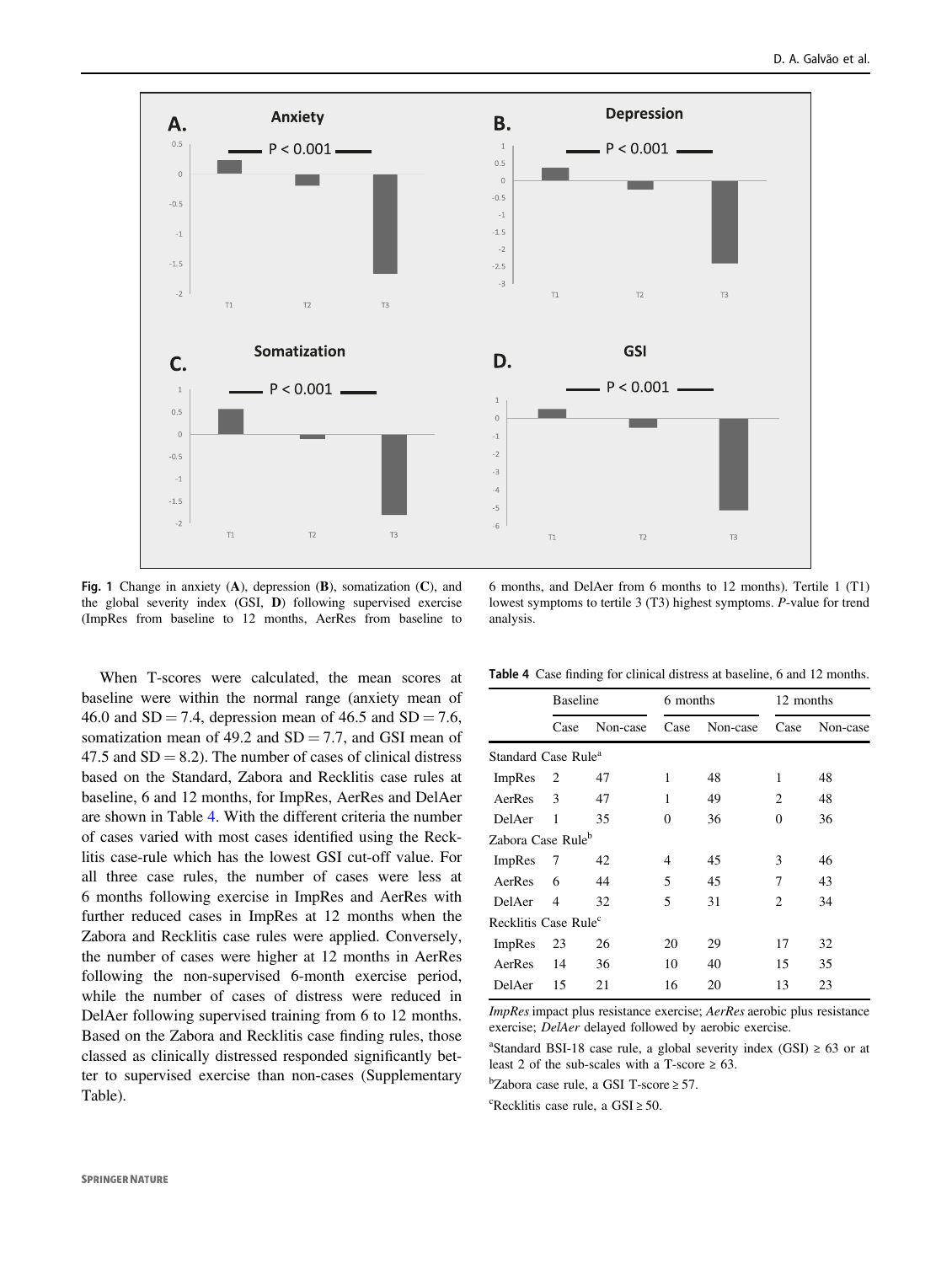# **Discussion**

To our knowledge, this is the first RCT to examine the longterm effects of different exercise modalities on psychological distress in men with PCa undergoing ADT. There were three important findings: (1) various modes of supervised exercise were effective in reducing psychological distress in men with PCa on ADT; (2) men with the highest level of psychological distress improved the most as a result of exercise; and (3) all exercise modes led to improvements in objectively measured physical function.

Psychological distress is common in men with PCa across treatment modalities and stages of disease. The prevalence of depression and anxiety in men with PCa across treatment trajectories has been estimated to be between 15 and 27% [\[12](#page-7-0)]. In our sample, the prevalence of clinical distress at baseline ranged between 4 and 38% as this variation was dependent on the case rule employed (4.4% Standard; 12.6% Zabora; and 38.5% Recklitis). Exercise has been proposed to have a significant antidepressant effect in people with depression [[15\]](#page-7-0). However, previous systematic reviews reported insufficient data available or only initial positive trends for the effect of exercise on anxiety and depression in this patient group [[18,](#page-8-0) [19\]](#page-8-0). Here, we expand on these initial findings by reporting the long-term effect of different exercise modalities on psychological distress in men with PCa undertaking ADT. The results indicate that various modes of supervised exercise are effective at reducing elements of psychological distress in men with PCa receiving ADT. Interestingly, in two of the exercise groups (ImpRes and AerRes), the exercise interventions included some form of resistance-based exercise which has been shown to be an important exercise mode to reduce depressive symptoms in adults [[17\]](#page-8-0).

Importantly, the positive improvements in elements of psychological distress in this study were largely a result of the supervised portion of the exercise program in each group. These results are consistent with those of a metaanalysis demonstrating that the effects of exercise on depressive symptoms were larger with programs supervised or partially supervised [\[30](#page-8-0)]. Thus, elements of a supervised exercise program such as social interaction with peers and professionals, learning new skills and receiving positive feedback may contribute to improvements in symptoms of distress [\[30](#page-8-0), [31\]](#page-8-0). From 6–12 months the AerRes patients continued to perform resistance training, but at home with elastic bands and the likely reduced intensity and volume of resistance exercise may have also contributed to the initial benefits of clinic-based exercise being diluted. We have recently proposed strategies to improve the long-term efficacy and adherence in non-clinic settings using digital health technology such as the use of wearable sensors, utilizing digital exercise platforms for prescription, delivery,

and instruction, and video chat with a qualified exercise professional to monitor and support the patient [[32\]](#page-8-0).

We also observed that men with the highest level of psychological distress improved the most as a result of exercise. Distress screening for men with PCa has been well validated [[33\]](#page-8-0) and contemporary models of psychological care in cancer propose a stepped approach where the depth of intervention is matched to the extent of distress [\[34](#page-8-0)]. As we proposed for patients with higher fatigue [\[20](#page-8-0)], and in this case for distress, screening patients on ADT for such symptoms and directing tailored and supervised exercise interventions to those with clinical symptoms should be part of PCa treatment care strategies. Further, we would hypothesize that interventions that integrate tailored exercise programs with evidence-based psychological interventions [\[13](#page-7-0)] may well provide the optimal platform for survivorship care for this patient group [[35\]](#page-8-0).

As expected, the intervention also improved physical function and these results are consistent with previous work undertaken by our group and others [\[29](#page-8-0), [36](#page-8-0)]. These changes are clinically important as ADT is associated with reduced muscle strength, functional performance, balance, and musculoskeletal health increasing the risk of falls and fractures in these patients [[37\]](#page-8-0). Interestingly, all exercise modes led to similar improvements in physical function suggesting that patients on ADT can benefit from an array of exercise programs when supervised and at appropriate intensity and dosage.

Of interest, we recently reported in a comprehensive meta-analysis and meta-regression that low volume resistance-based exercise undertaken at a moderate-to-high intensity led to improvements in fatigue and quality of life, and also mitigated depression and anxiety symptoms in men with prostate cancer [\[38](#page-8-0)]. The results from our current study are in agreement with this but also suggest that low volume aerobic exercise may be beneficial in improving psychological distress.

Our study has several strengths and limitations worthy of comment. This is the largest RCT to date examining the effect of different supervised exercise modes including resistance, impact loading and aerobic training on psychological distress in men with PCa on ADT. Psychological distress was assessed using the BSI-18 which includes subscales of anxiety, depression, somatization, and GSI and is a reliable instrument for the assessment of psychological distress. Nevertheless, there are some limitations that warrant attention. Although positive effects of exercise on psychological distress were found, we did not specifically target patients who were diagnosed or distressed using specific cutoffs. Thus, an investigation of the impact of different exercise modalities on symptoms in those clinically distressed or depressed to gain further understanding of the interaction between exercise and personal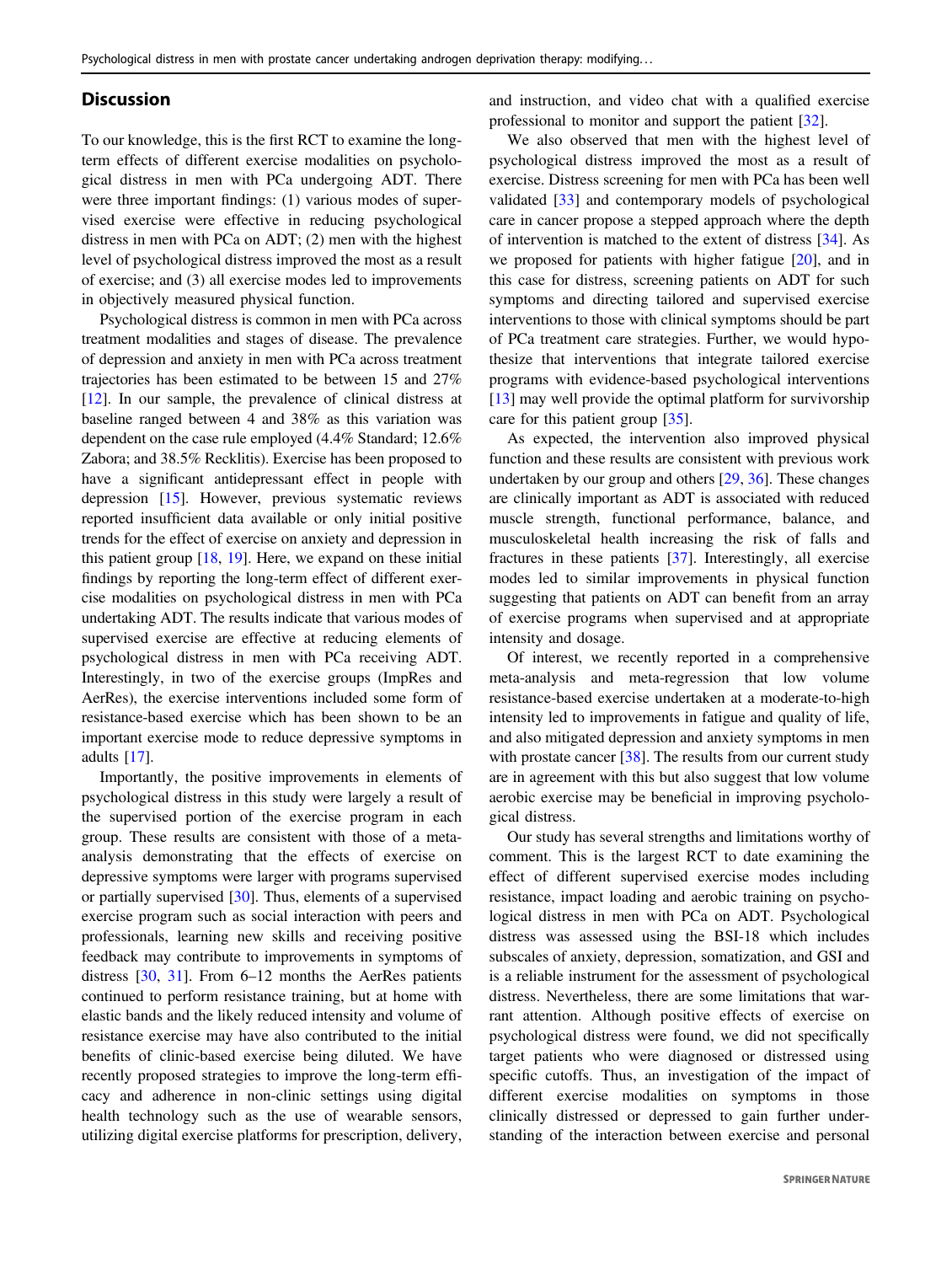<span id="page-7-0"></span>characteristics is warranted. However, our results do indicate that those with higher scores for anxiety, depression, and somatization, as well as the GSI, and those classed as clinically distressed based on the case-finding rules employed in the study, responded better to exercise. In addition, although patients in the AerRes group were encouraged to accumulate further activity, the volume of additional activity outside of the supervised sessions was not recorded. Lastly, the men in this study were primarily in their first year of ADT. Thus, these results may not be generalizable to men on different treatment regimens or of a more advanced disease stage.

In summary, various exercise modes when supervised are effective in reducing psychological distress in men with PCa on ADT. Moreover, those with the highest level of psychological distress improved the most. Supervised exercise can be prescribed to improve psychological health in PCa patients on ADT. As a practical clinical recommendation, the American College of Sports Medicine has proposed a physician assessment and referral strategy to exercise specialists that can be used as a model to facilitate exercise supervision in the setting of oncology [[39\]](#page-8-0). These strategies are relevant to men with PCa and should be used by their treating urologists/oncologists to improve exercise participation and improve psychological distress.

Acknowledgements DAG, DRT, and RUN had full access to all the data in the study and take responsibility for the integrity of the data and the accuracy of the data analysis. This study was funded by the National Health and Medical Research Council (NHMRC) 534409, Prostate Cancer Foundation of Australia (PCFA), Cancer Council of Western Australia and Cancer Council of Queensland. The sponsors did not participate in the design or conduct of the study; collection, management, analysis, and interpretation of the data; or in the preparation, review, or approval of the manuscript.

#### Compliance with ethical standards

Conflict of interest All authors had no conflict of interest, including relevant financial interests, activities, relationships, and affiliations to declare relating to this manuscript.

Publisher's note Springer Nature remains neutral with regard to jurisdictional claims in published maps and institutional affiliations.

Open Access This article is licensed under a Creative Commons Attribution 4.0 International License, which permits use, sharing, adaptation, distribution and reproduction in any medium or format, as long as you give appropriate credit to the original author(s) and the source, provide a link to the Creative Commons license, and indicate if changes were made. The images or other third party material in this article are included in the article's Creative Commons license, unless indicated otherwise in a credit line to the material. If material is not included in the article's Creative Commons license and your intended use is not permitted by statutory regulation or exceeds the permitted use, you will need to obtain permission directly from the copyright holder. To view a copy of this license, visit [http://creativecommons.](http://creativecommons.org/licenses/by/4.0/) [org/licenses/by/4.0/.](http://creativecommons.org/licenses/by/4.0/)

#### References

- 1. Nguyen PL, Alibhai SM, Basaria S, D'Amico AV, Kantoff PW, Keating NL, et al. Adverse effects of androgen deprivation therapy and strategies to mitigate them. Eur Urol. 2015;67:825–36.
- 2. Galvao DA, Spry NA, Taaffe DR, Newton RU, Stanley J, Shannon T, et al. Changes in muscle, fat and bone mass after 36 weeks of maximal androgen blockade for prostate cancer. BJU Int.  $2008:102.44 - 7$
- 3. Couper JW, Love AW, Dunai JV, Duchesne GM, Bloch S, Costello AJ, et al. The psychological aftermath of prostate cancer treatment choices: a comparison of depression, anxiety and quality of life outcomes over the 12 months following diagnosis. Med J Aust. 2009;190(S7):S86–9.
- 4. Cheung AS, de Rooy C, Hoermann R, Lim Joon D, Zajac JD, Grossmann M. Quality of life decrements in men with prostate cancer undergoing androgen deprivation therapy. Clin Endocrinol. 2017;86:388–94.
- 5. Hyde MK, Newton RU, Galvao DA, Gardiner RA, Occhipinti S, Lowe A, et al. Men's help-seeking in the first year after diagnosis of localised prostate cancer. Eur J Cancer Care. 2017;26:e12497. [https://doi.org/10.1111/ecc.12497.](https://doi.org/10.1111/ecc.12497)
- 6. Thomas HR, Chen MH, D'Amico AV, Bennett CL, Kattan MW, Sartor O, et al. Association between androgen deprivation therapy and patient-reported depression in men with recurrent prostate cancer. Clin Genitourin Cancer 2018;16:313–7.
- 7. Dinh KT, Reznor G, Muralidhar V, Mahal BA, Nezolosky MD, Choueiri TK, et al. Association of androgen deprivation therapy with depression in localized prostate cancer. J Clin Oncol. 2016;34:1905–12.
- 8. Chambers SK, Foley E, Clutton S, McDowall R, Occhipinti S, Berry M, et al. The role of mindfulness in distress and quality of life for men with advanced prostate cancer. Qual Life Res. 2016;25:3027–35.
- 9. Klaassen Z, Jen RP, DiBianco JM, Reinstatler L, Li Q, Madi R, et al. Factors associated with suicide in patients with genitourinary malignancies. Cancer. 2015;121:1864–72.
- 10. Fang F, Keating NL, Mucci LA, Adami HO, Stampfer MJ, Valdimarsdottir U, et al. Immediate risk of suicide and cardiovascular death after a prostate cancer diagnosis: cohort study in the United States. J Natl Cancer Inst. 2010;102:307–14.
- 11. Prasad SM, Eggener SE, Lipsitz SR, Irwin MR, Ganz PA, Hu JC. Effect of depression on diagnosis, treatment, and mortality of men with clinically localized prostate cancer. J Clin Oncol. 2014;32: 2471–8.
- 12. Watts S, Leydon G, Birch B, Prescott P, Lai L, Eardley S, et al. Depression and anxiety in prostate cancer: a systematic review and meta-analysis of prevalence rates. BMJ Open 2014;4:e003901.
- 13. Chambers SK, Hyde MK, Smith DP, Hughes S, Yuill S, Egger S, et al. New challenges in psycho-oncology research III: a systematic review of psychological interventions for prostate cancer survivors and their partners: clinical and research implications. Psychooncology. 2017;26:873–913.
- 14. Galvao DA, Newton RU, Gardiner RA, Girgis A, Lepore SJ, Stiller A, et al. Compliance to exercise-oncology guidelines in prostate cancer survivors and associations with psychological distress, unmet supportive care needs, and quality of life. Psychooncology. 2015;24:1241–9.
- 15. Schuch FB, Vancampfort D, Richards J, Rosenbaum S, Ward PB, Stubbs B. Exercise as a treatment for depression: a meta-analysis adjusting for publication bias. J Psychiatr Res. 2016;77:42–51.
- 16. Herring MP, Puetz TW, O'Connor PJ, Dishman RK. Effect of exercise training on depressive symptoms among patients with a chronic illness: a systematic review and meta-analysis of randomized controlled trials. Arch Intern Med. 2012;172:101–11.